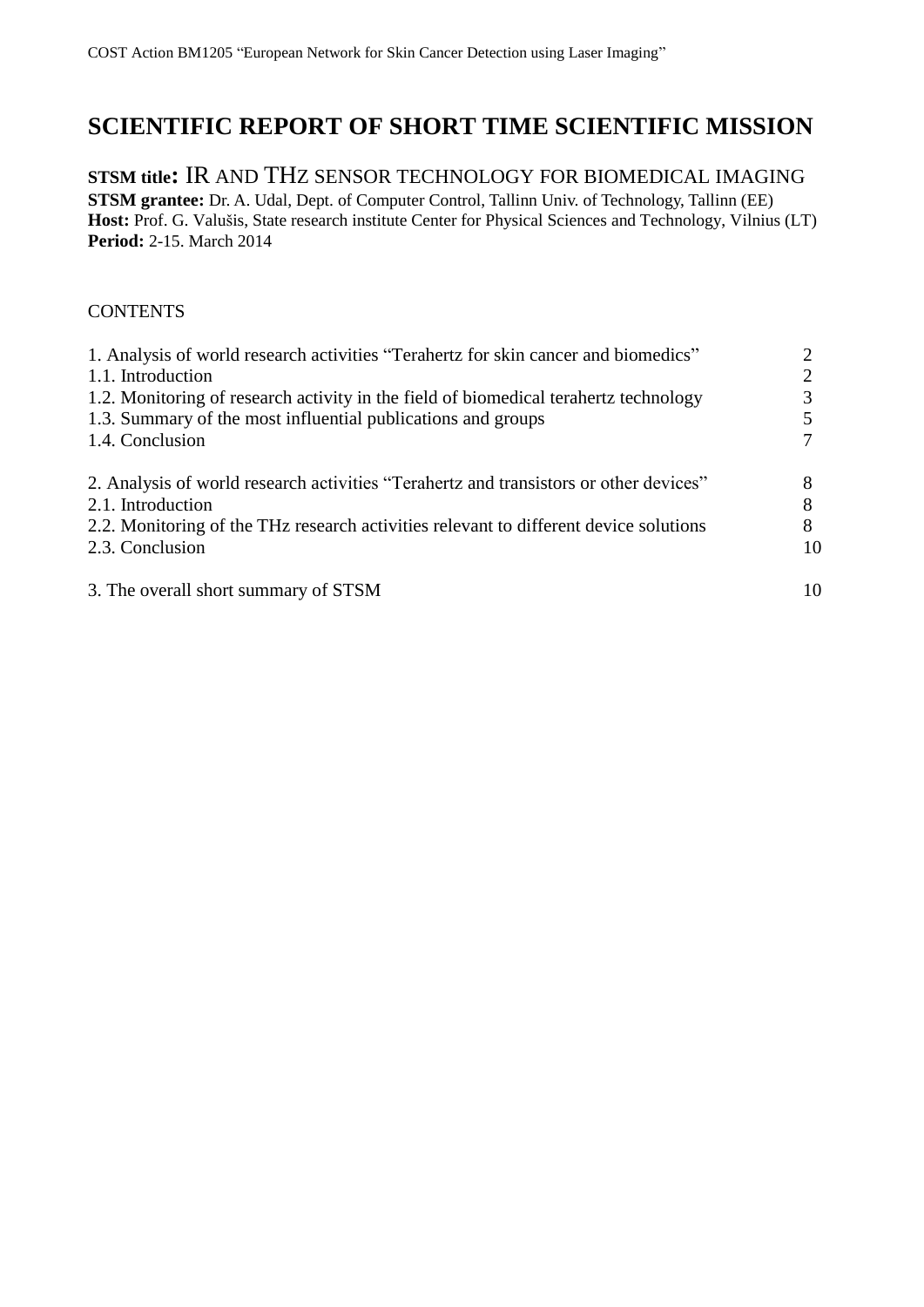# **1. Analysis of world research activities "Terahertz for skin cancer and biomedics"**

#### **1.1. Introduction**

1

The COST Action BM1205 joins together the experts from the physics and laser technology fields with the professionals of the medical background. One important goal of the BM1205 is to enhance the knowledge about possibilities of using the "difficult" terahertz frequency range  $(0.1 - 1 - 10)$  THz, respectively 3 mm – 300  $\mu$ m – 30  $\mu$ m) for the human skin tissue characterization in order to develop new methodologies for the skin cancer detection. The other frequency ranges like visible EM radiation, near and mid IR and from other side the millimeter-waves are relatively well known and covered with powerful sources and detectors. Contrary to that, the terahertz "gap" needs special attention and efforts for the design of the compact and effective source-detector systems.

Although the terahertz technologies have been developed now already 50 years with the initial driving force in radio astronomy stimulated by the discovery of the cosmic background radiation (2.725 K, *λpeak*=1.063 mm) in 1964, the practical use of THz radiation in biomedical applications is still in the rather beginning stage. Reason for that is the lack of convenient and efficient compact (solid-state) sources, somewhat also still existing problems with the availability of cheap, compact and efficient detectors that could be arranged in the form of focal plane arrays for imaging.

The situation has improved remarkably during the last 10 years. Important step forward was the design of the first THz range quantum cascade laser  $(QCL)$  in  $2002<sup>1</sup>$ . Our earlier analysis<sup>2</sup> showed that after approximately year 2004 followed the boost of terahertz research so that presently around 2000 papers per year is published under that topic. It can be shown (see figures in Chapter 2) that approximately in year 2004 started also fast progress in the THz detector side with the introduction of the FET transistor based focal plane arrays capable to work at room temperatures. But serious work is needed also in source side as the THz QCLs need still cryogenic cooling (while mid IR QCLs can work at room temperature).

However, what should be emphasized - the transfer of THz technology to the biomedical field has not shown the proper progress as the number of respective publications is rather low (in the range of 20 per year). We will confirm this below by the analysis of the statistics from the Reuters Web of Science database. The COST BM1205 Action has here possibility to give here remarkable positive impact and also improve the position of Europe in worldwide competition in this high-tech field.

<sup>1</sup> *Nature* **417**, 156-159 (9 May 2002) Terahertz semiconductor-heterostructure laser. Rüdeger Köhler[1](http://www.nature.com/nature/journal/v417/n6885/full/417156a.html#a1), Alessandro Tredicucci[1](http://www.nature.com/nature/journal/v417/n6885/full/417156a.html#a1), Fabio Beltram[1](http://www.nature.com/nature/journal/v417/n6885/full/417156a.html#a1), Harvey E. Beere[2](http://www.nature.com/nature/journal/v417/n6885/full/417156a.html#a2), Edmund H. Linfield[2](http://www.nature.com/nature/journal/v417/n6885/full/417156a.html#a2), A. Giles Davies[2](http://www.nature.com/nature/journal/v417/n6885/full/417156a.html#a2), David A. Ritchie[2](http://www.nature.com/nature/journal/v417/n6885/full/417156a.html#a2), Rita C. Iotti[3](http://www.nature.com/nature/journal/v417/n6885/full/417156a.html#a3) & Fausto Rossi[3](http://www.nature.com/nature/journal/v417/n6885/full/417156a.html#a3)

<sup>1.</sup> NEST-INFM and Scuola Normale Superiore, Piazza dei Cavalieri 7, 56126 Pisa, Italy

<sup>2.</sup> Cavendish Laboratory, University of Cambridge, Madingley Road, Cambridge CB3 0HE, UK

<sup>3.</sup> INFM and Dipartimento di Fisica, Politecnico di Torino, Corso Duca degli Abruzzi 24, 10129 Torino, Italy

<sup>2</sup> R. Reeder, E. Velmre & A. Udal: Avances in terahertz technology with emphasis on quantum cascade lasers, Electronics and electrical engineering, 2010, N8(104), pp. 47-50.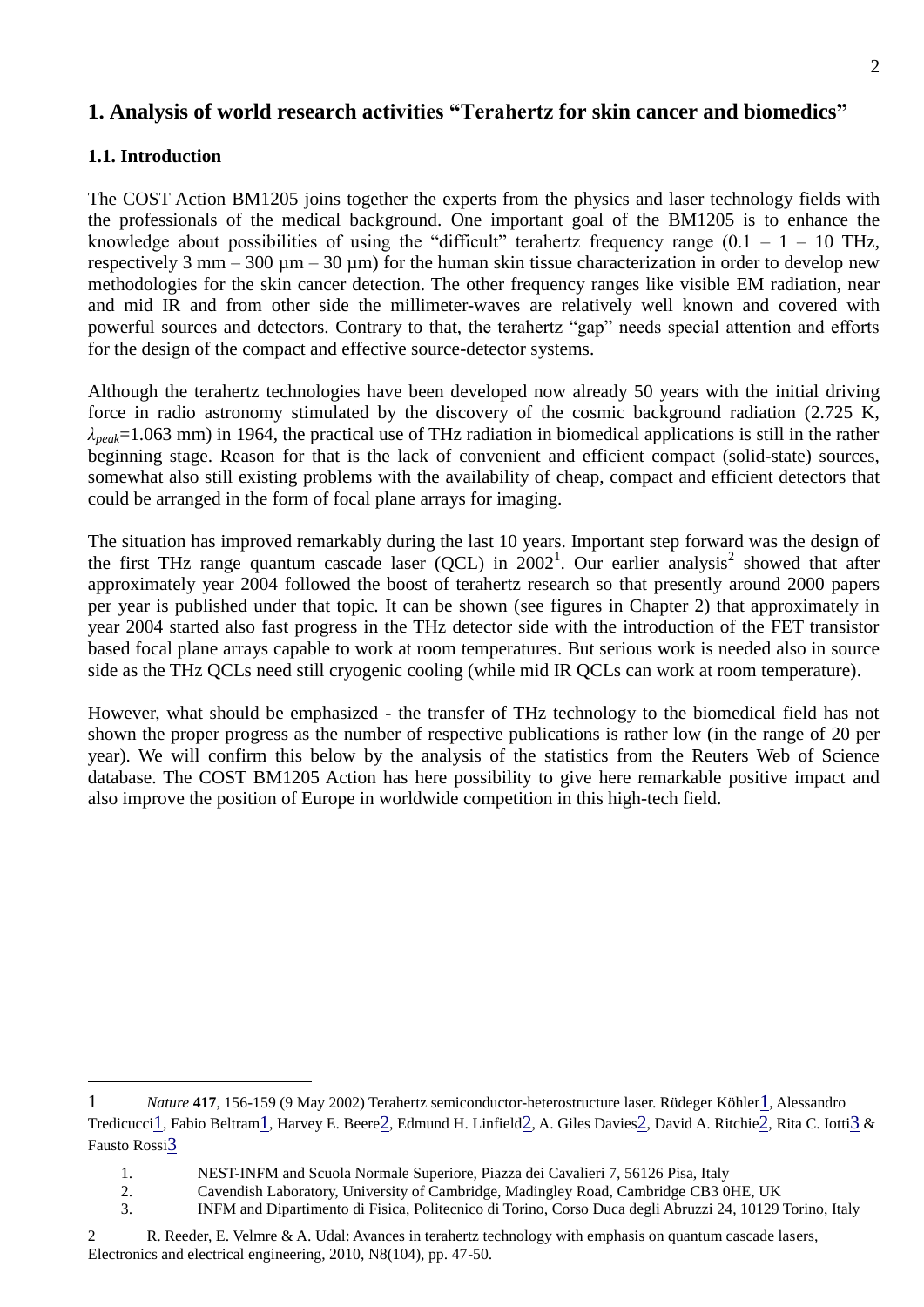### **1.2. Monitoring of research activity in the field of biomedical terahertz technology**

Summary of publication activity is presented in Table 1.1 and in Fig. 1.1 below.

Table 1.1 Research activity (publications per year) results corresponding to the theme "Terahertz technologies for skin cancer detection, for skin and tissue research and for biomedical applications". Statistics is obtained from the analysis of the inquiries from the Web of Science database.

| Year | $\mu$ and $\mu$ or the inquiries from<br>"THz"     | "THz"                                       | "THz"                                         | "THz"                                                   | "THz"                                                                                  | <b>Sum</b>                                                           |
|------|----------------------------------------------------|---------------------------------------------|-----------------------------------------------|---------------------------------------------------------|----------------------------------------------------------------------------------------|----------------------------------------------------------------------|
|      | <b>AND</b>                                         | <b>AND</b>                                  | <b>AND</b>                                    | <b>AND</b>                                              | <b>AND</b>                                                                             | <b>of</b>                                                            |
|      | "skin"                                             | "cancer"                                    | "skin"                                        | "tissue"                                                | "biomedical"                                                                           | columns                                                              |
|      | <b>AND</b>                                         | <b>NOT</b>                                  | <b>NOT</b>                                    | <b>NOT</b>                                              | <b>NOT</b>                                                                             |                                                                      |
|      | "cancer"                                           | "skin"                                      | "cancer"                                      | "skin"<br>NOT "cancer"                                  | "skin"<br><b>NOT</b>                                                                   | (using terahertz<br>radiation for any                                |
|      | (clear<br>application<br>for human<br>skin cancer) | (other cancer<br>types than<br>skin cancer) | (skin research<br>without focus<br>on cancer) | (tissue research<br>without focus on<br>skin or cancer) | "cancer"<br>(general biomedical<br>applications without<br>focus on skin or<br>cancer) | cancer or any tissue<br>or biomedical<br>applications in<br>general) |
| 2013 | $\overline{0}$                                     | 5                                           | 6                                             | 8                                                       | $\overline{4}$                                                                         | 23                                                                   |
| 2012 | $\overline{2}$                                     | $\overline{4}$                              | 5                                             | $\boldsymbol{0}$                                        | $\overline{7}$                                                                         | 18                                                                   |
| 2011 | $\mathbf{1}$                                       | 5                                           | 3                                             | 6                                                       | $\mathbf{1}$                                                                           | 16                                                                   |
| 2010 | $\overline{2}$                                     | $\overline{2}$                              | $\overline{7}$                                | $\overline{2}$                                          | 3                                                                                      | 16                                                                   |
| 2009 | $\mathbf{1}$                                       | 3                                           | 3                                             | 3                                                       | $\mathbf{1}$                                                                           | 11                                                                   |
| 2008 | $\mathbf{1}$                                       | $\mathbf{1}$                                | 5                                             | 5                                                       | $\overline{4}$                                                                         | 16                                                                   |
| 2007 | $\mathbf{1}$                                       | $\overline{4}$                              | $\overline{2}$                                | $\overline{2}$                                          | $\overline{2}$                                                                         | 11                                                                   |
| 2006 | $\mathbf{1}$                                       | $\overline{2}$                              | $\boldsymbol{0}$                              | $\boldsymbol{0}$                                        | $\overline{2}$                                                                         | 5                                                                    |
| 2005 | $\overline{2}$                                     | $\mathbf{1}$                                | $\mathbf{1}$                                  | $\overline{4}$                                          | $\overline{2}$                                                                         | 10                                                                   |
| 2004 | $\mathbf{1}$                                       | $\mathbf{1}$                                | $\mathbf{1}$                                  | $\overline{2}$                                          | $\overline{4}$                                                                         | 9                                                                    |
| 2003 | $\overline{2}$                                     |                                             |                                               | 3                                                       | $\mathbf{1}$                                                                           | 6                                                                    |
| 2002 | $\mathbf{1}$                                       |                                             | $\mathbf{1}$                                  | $\overline{2}$                                          | $8\,$                                                                                  | 12                                                                   |
| 2001 |                                                    |                                             | $\mathbf{1}$                                  | $\overline{3}$                                          | $\mathbf{1}$                                                                           | 5                                                                    |
| 2000 |                                                    |                                             |                                               | $\mathbf{1}$                                            | $\mathbf{1}$                                                                           | $\overline{2}$                                                       |
| 1999 |                                                    |                                             |                                               |                                                         |                                                                                        |                                                                      |
| 1998 |                                                    |                                             |                                               |                                                         |                                                                                        |                                                                      |
| 1997 |                                                    |                                             |                                               | $\mathbf{1}$                                            |                                                                                        | $\mathbf{1}$                                                         |
| Sum  | 15                                                 | 28                                          | 35                                            | 42                                                      | 41                                                                                     | 161                                                                  |

Remarks. All searches were made for topics="Terahertz" that gave also positive answers if this keyword or abbreviation "THz" was mentioned in abstract. Other keywords were checked from title to be sure that only clearly relevant studies had been included. Additionally many irrelevant cases were excluded by content analysis (e.g. if electrical skin-effect was considered). Publications that considered animal tissues without possibility of generalization were excluded. Note that the table columns may be summarised to see total activity as generally the columns do not refer to same publication multiple times (with one exception "... biomedical tissue" from year 2001).

It must be mentioned that the presented statistics may somewhat underestimate the number of publications as it may omit the cases if the authors have used in titles the keywords with slightly shifted meaning, e.g. "carcinoma" instead "cancer" or "biological matter" instead of "tissue".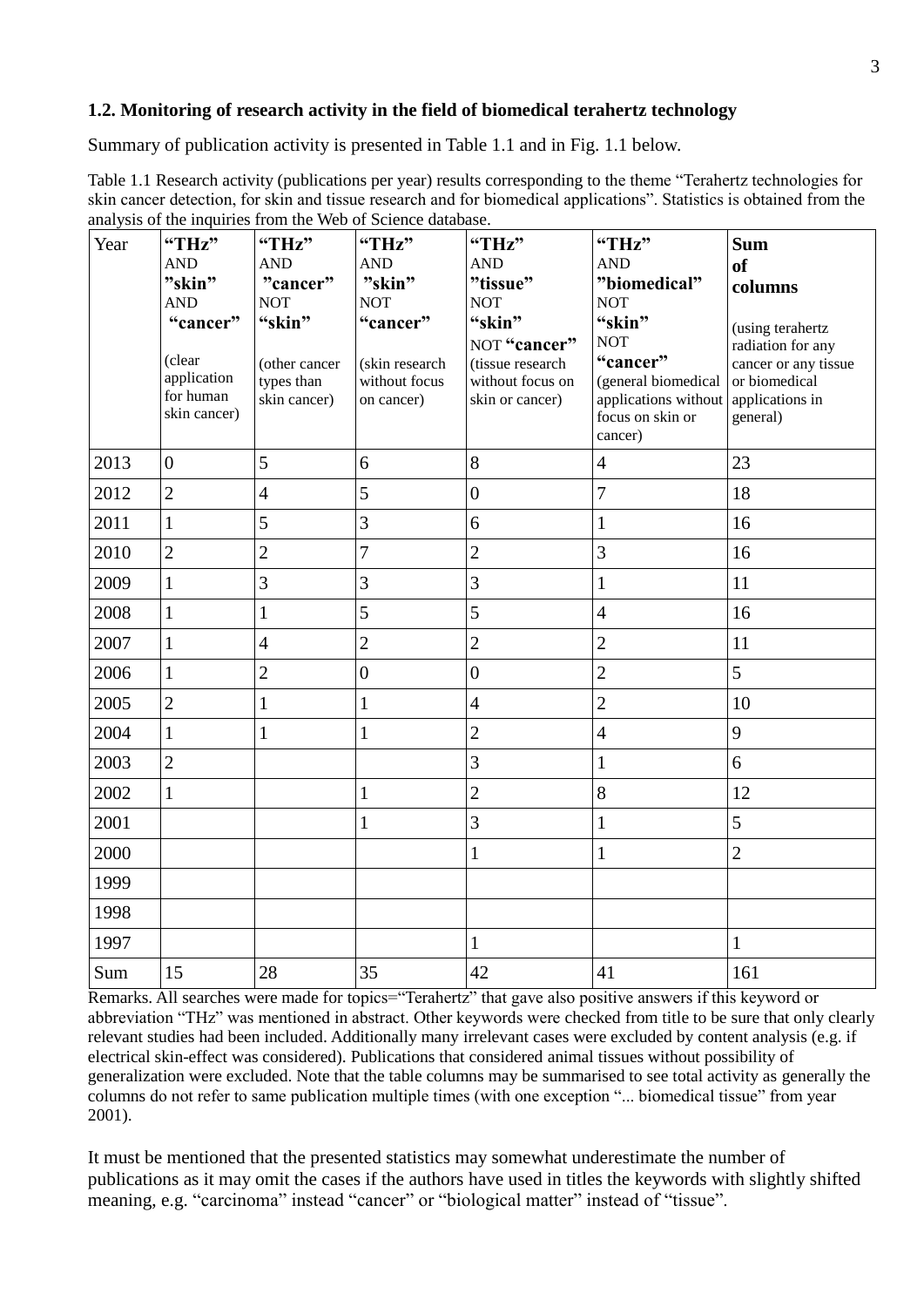

Fig. 1.1 Summary of publication activity under the theme "Terahertz technologies for skin cancer detection, for skin and tissue research and for biomedical applications". Results correspond to the Table 1.1 and are obtained from the analysis of the inquiries from the Web of Science database.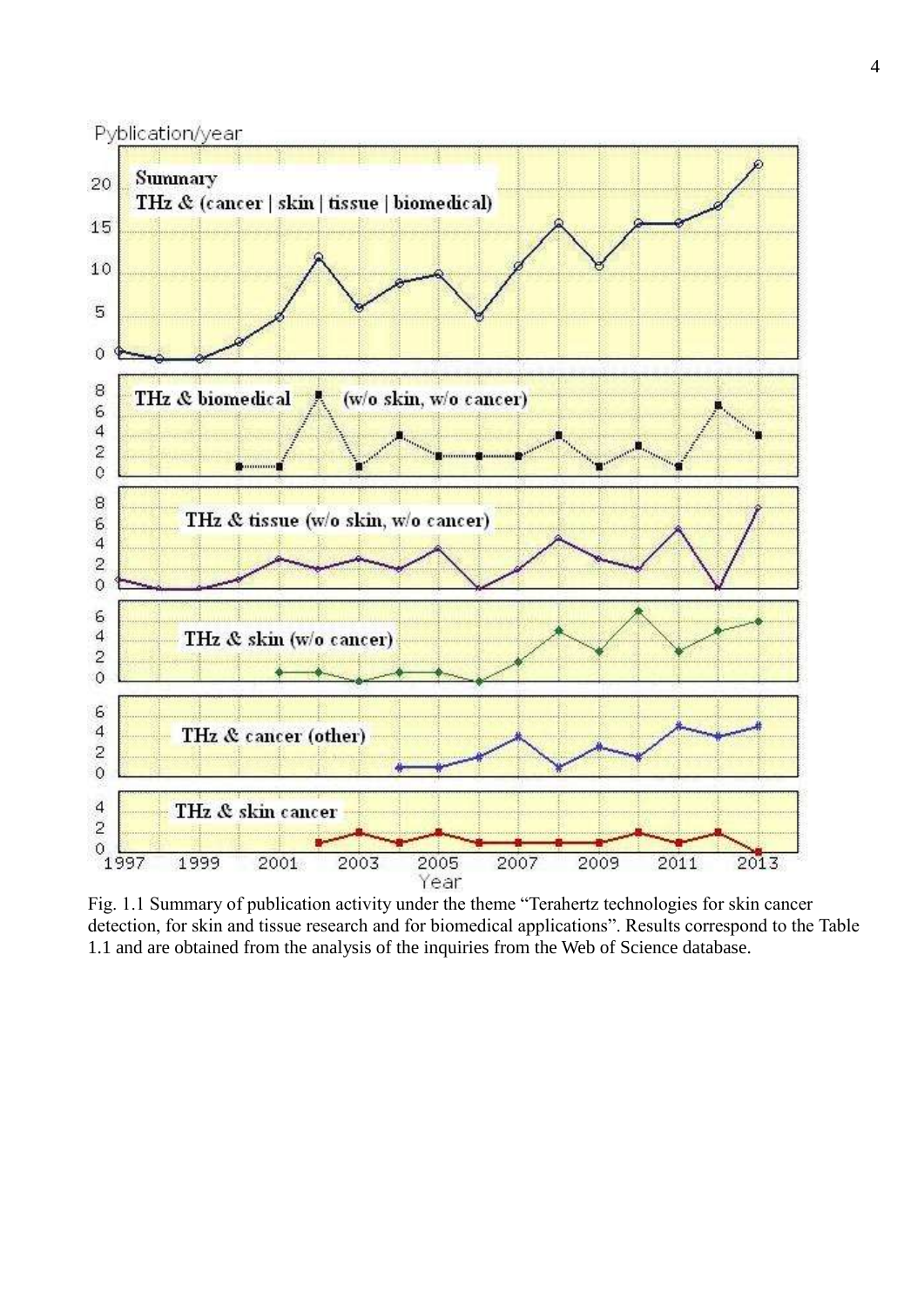## **1.3. Summary of the most influential publications and groups**

The most influential publications in the subfields of THz biomedics are collected to the table 1.2.

| Subtheme                                                | Year | Authors                                                | Affiliation                                                  | Publication                                                                                                                                                                             | Cited |
|---------------------------------------------------------|------|--------------------------------------------------------|--------------------------------------------------------------|-----------------------------------------------------------------------------------------------------------------------------------------------------------------------------------------|-------|
| THz & skin cancer                                       | 2002 | R. Woodward,<br>B. Cole,<br>V. Wallace et al.          | Cambridge<br>Univ. UK,<br>TeraView Ltd.                      | Terahertz pulsed imaging in reflection geometry of<br>human skin cancer and skin tissue, PHYS. IN MED.<br>AND BIOLOGY, vol. 47, N21, p. 3853, (11 pages)                                | 218   |
|                                                         | 2003 | R. Woodward,<br>V. Wallace,<br>D.Arnone et al.         | ibid.                                                        | Terahertz pulsed imaging of skin cancer in the time<br>and frequency domain, JOURNAL OF BIOL.<br>PHYSICS, vol. 29, N2-3, p. 257 (5 pages)                                               | 101   |
|                                                         | 2003 | R. Woodward,<br>V. Wallace,<br>R. Pye et al.           | ibid.                                                        | Terahertz pulse imaging of ex vivo basal cell<br>carcinoma, JOURNAL OF INVESTIGATIVE<br>DERMATOLOGY, vol. 120, N1, p. 72 (7 pages)                                                      | 168   |
|                                                         | 2007 | M. Mogensen,<br>G. Jemec                               | Copenhagen<br>Univ.                                          | Diagnosis of nonmelanoma skin cancer ,<br>DERMATOLOGIC SURGERY, vol.33, N10, P.<br>1158 (17 pages)                                                                                      | 56    |
|                                                         | 2011 | C. Joseph,<br>A. Yaroslavsky<br>et al.                 | Univ.<br>Massachusetts<br><b>USA</b>                         | Continuous wave terahertz transmission imaging of<br>nonmelanoma skin cancer, LASERS IN SURGERY<br>AND MEDICINE, vol.43, N6, P. 457 (8 pages)                                           | 9     |
| THz & cancer<br>(focus on other<br>cancers not skin)    | 2007 | S. Nakajima,<br>H. Hoshima et<br>al.                   | Riken res.<br>institute, JAP                                 | Terahertz imaging diagnostics of cancer tissues with<br>a chemometrics technique, APPL. PHYS. LETT.,<br>vol. 90, N4, 3 pages                                                            | 40    |
|                                                         | 2009 | S.J. Oh,<br>J. Kang et al.                             | Univ. of Seoul,<br>Yonsei Univ.,<br><b>KOREA</b>             | Nanoparticle-enabled terahertz imaging for cancer<br>diagnosis, OPTICS EXPRESS, vol. 17, N5, p. 3469<br>(7 pages)                                                                       | 59    |
|                                                         | 2009 | P. Ashworth et<br>al.                                  | Cambridge<br>Univ. UK and<br>partners                        | Terahertz pulsed spectroscopy of freshly excised<br>human breast cancer, OPTICS EXPRESS, vol. 17,<br>N15, p. 12444 (11 pages)                                                           | 81    |
|                                                         | 2010 | M-A. Brun,<br>F. Formanek et<br>A. Yasuda al.          | <b>Tokyo Medical</b><br>and Dental<br>Univ., JAP             | Terahertz imaging applied to cancer diagnosis,<br>PHYSICS IN MEDICINE AND BIOLOGY, vol. 55,<br>N16, p. 4615 (9 pages)                                                                   | 18    |
|                                                         | 2012 | C. Yu, S. Fan,<br>Y. Sun,<br>E. Pickwell-<br>Mcpherson | Hong Kong<br>Univ. of<br>Science and<br>Technology           | The potential of terahertz imaging for cancer<br>diagnosis: a review of investigations to date,<br>QUANTITATIVE IMAGING IN MEDICINE AND<br>SURGERY, Vol. 2, N1, p. 33 (13 pages)        | 12    |
| THz & skin (focus<br>on skin research<br>not on cancer) | 2001 | B. Cole,<br>R. Woodward,<br>D. Crawley et<br>al.       | Toshiba Res.<br>Europe Ltd.,<br>Cambridge UK<br>and partners | Terahertz imaging and spectroscopy of human skin,<br>in-vivo, SPIE book series: COMMERCIAL AND<br>BIOMEDICAL APPLICATION OF ULTRASHORT<br>PULSE LASERS , Vol. 4276, pp. 1-10 (11 pages) | 41    |
|                                                         | 2004 | E. Pickwell,<br>B. Cole,<br>A. Fitzgerald              | Cambridge<br>Univ. UK &<br>Teraview Ltd.                     | In Vivo study of human skin using the pulsed<br>terahertz radiation, PHYSICS IN MEDICINE AND<br>BIOLOGY, vol. 49, N9, p. 1595 (13 pages)                                                | 136   |
|                                                         | 2008 | Y. Feldman,<br>Al. Puzenko, P.<br>Ben Ishai et al.     | The Hebrew<br>Univ. of<br>Jerusalem, IL                      | Human skin arrays as helical antennas in the<br>millimeter and submillimeter wave range, PHYS.<br>REV. LETT., vol.100, N12                                                              | 16    |
|                                                         | 2009 | Y. Feldman,<br>Al. Puzenko, P.<br>Ben Ishai et al.     | ibid.                                                        | The electromagnetic response of human skin in the<br>millimetre and submillimetre wave range, PHYS, IN<br>MED. AND BIOLOGY, vol.54, N11, p. 3341 (23 p.)                                | 18    |
|                                                         | 2009 | J. Suen,<br>P. Tewari,<br>Z. Taylor et al.             | Univ. of<br>California L.A.<br><b>USA</b>                    | Towards medical terahertz sensing of skin<br>hydration, Book series: Studies in health<br>Technology and Informatics MEDICINE MEETS<br>VIRTUAL REALITY , vol.142, p.364 (5 pages)       | 13    |
|                                                         | 2011 | D. Bennett,<br>W. Li, Z. Taylor<br>et al.              | ibid.                                                        | Stratified media model for terahertz reflectometry of $ 8 $<br>the skin, IEEE SENSORS JOURNAL, vol.11, N5,<br>p. 1253 (10 pages)                                                        |       |

Table 1.2 Summary of the most cited publications in the subfields of THz biomedics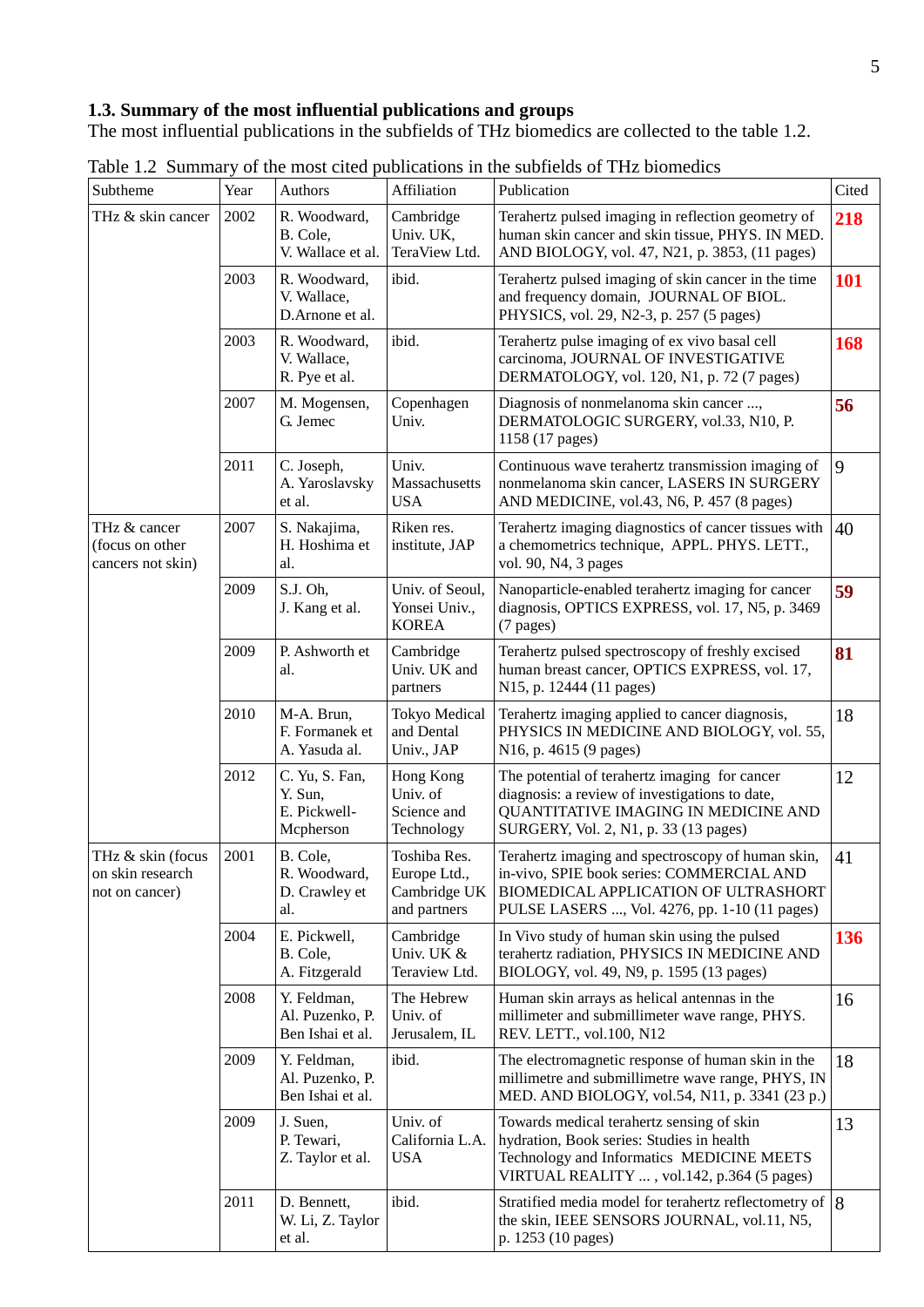Table 1.2 (continuation) Summary of the most cited publications "THz and tissue"

| Subtheme                                                | Year | Authors                                                  | Affiliation                                                               | Publication                                                                                                                                                                                                       | Cited      |
|---------------------------------------------------------|------|----------------------------------------------------------|---------------------------------------------------------------------------|-------------------------------------------------------------------------------------------------------------------------------------------------------------------------------------------------------------------|------------|
| THz & tissue (no<br>primary focus on<br>skin or cancer) | 2000 | P. Han, G. Cho,<br>X. Zhang                              | Rensselaer<br>Polytechnic<br>Inst., NY, USA                               | Time-domain transillumination of biological tissues<br>with terahertz pulses, OPTICS LETTERS, vol. 25,<br>N4. p. 242 (3 pages)                                                                                    | 152        |
|                                                         | 2001 | S. Smye,<br>J. Chamberlain,<br>A. Fitzgerald<br>et al.   | Leeds Teaching<br>Hospitals, UK                                           | The interaction between Terahertz radiation and<br>biological tissue, PHYSICS IN MEDICINE AND<br>BIOLOGY, vol. 46, N9, p. R101, (12 pages)                                                                        | 90         |
|                                                         | 2001 | T. Loffler,<br>T. Bauer,<br>K. Siebert<br>et al.         | Frankfurt Univ.<br>Giessen Univ.<br>GE, Leeds<br>Univ. GB                 | Terahertz dark-field imaging of biomedical tissue,<br>OPTICS EXPRESS, vol.9, N12, p. 616 (6 pages)                                                                                                                | <b>109</b> |
|                                                         | 2001 | B. Ferguson,<br>B. Wang,<br>S. Gray et al.               | Rensselaer PI,<br>NY, USA &<br>Adelaide Univ.,<br>AU                      | Identification of biological tissue using chirped<br>probe THz imaging, MICROELECTRONICS<br>JOURNAL, vol. 33, N12, p. 1043 (19 pages)                                                                             | 45         |
|                                                         | 2003 | A. Fitzgerald,<br>E. Berry,<br>N. Zinov'ev<br>et al.     | Leeds Univ.<br>UK, Leeds<br>Teaching<br>Hospitals, UK                     | Catalogue of human tissue optical properties at<br>terahertz frequencies, JOURNAL OF<br>BIOLOGICAL PHYSICS, vol. 29, N2-39, p. 123, (6<br>$(0.5 - 2.5$ THz)<br>pages)                                             | 36         |
|                                                         | 2005 | J. Nishizawa,<br>T. Sasaki,<br>K. Suto et al.            | Semic. Res.<br>Inst., Sendai,<br>JAP, Tohoku<br>Univ, JAP and<br>partners | THz imaging of nucleobases and cancerous tissue<br>using GaP THz wave generator, OPTICS<br>COMMUNICATIONS, vol. 244, N1-6, p. 469 (6<br>pages)<br>(tested e.g. 0.835, 1.465, 2.86 THz)                            | 51         |
|                                                         | 2008 | M. Nazarov,<br>A. Shkurinov,<br>E. Kuleshov<br>V. Tuchin | <b>Moscow State</b><br>Univ. and<br><b>Saratov State</b><br>Univ. RU      | Terahertz time-domain spectroscopy of biological<br>tissues, QUANTUM ELECTRONICS, vol. 38, N7,<br>p. 647 (8 pages)<br>$(statided 0.1 - 3.5 THz)$                                                                  | 21         |
|                                                         | 2008 | G. Png, J. Choi,<br>B. Ng et al.                         | Adelaide Univ.<br>AU $\&$<br>Rensselaer PI,<br>NY, USA                    | The impact of hydration changes in fresh bio-tissue<br>on THz spectroscopic measurements, PHYSICS IN<br>MEDICINE AND BIOLOGY, vol. 53, N13, p. 3501<br>$(17$ pages)                                               | 40         |
|                                                         | 2009 | S. Huang,<br>Y. Wang,<br>D. Yeung et al.                 | Chinese Univ.<br>Hong Kong                                                | Tissue characterization using terahertz pulsed<br>imaging in reflection geometry, PHYSICS IN MED.<br>AND BIOLOGY, vol. 54, N1, p. 149 (12 pages)                                                                  | 27         |
|                                                         | 2009 | H. Hoshina,<br>A. Hayashi,<br>N. Miyoshi<br>et al.       | Riken research<br>inst., Fukui<br>Univ. and<br>partners, JAP              | Terahertz pulsed imaging of frozen biological<br>tissues, APPLIED PHYSICS LETTERS, vol. 94,<br>N12                                                                                                                | 28         |
|                                                         | 2009 | J-H. Son                                                 | Univ. of Seoul,<br><b>KOREA</b>                                           | Terahertz electromagnetic interactions with<br>biological matter and their applications, JOURNAL<br>OF APPLIED PHYSICS, vol.105, N10                                                                              | 37         |
|                                                         | 2011 | G. Wilmink,<br>B. Ibey,<br>T. Tongue et al.              | Air Force Res.<br>Lab. and<br>partners, TX,<br><b>USA</b>                 | Development of a compact terahertz time-domain<br>spectrometer for the measurement of the optical<br>properties of the biological tissues, J. OF<br>BIOMEDICAL OPTICS, vol.16, N4<br>(tested range $0.1-1.6$ THz) | 11         |
|                                                         | 2011 | D. Bennett,<br>Z. Taylor,<br>P. Tewari et al.            | Univ. of<br>California L.A.<br><b>USA</b>                                 | Terahertz sensing of corneal tissues, J. OF<br>BIOMEDICAL OPTICS, vol.16, N5<br>(tested range 0.2-1 THz)                                                                                                          | 14         |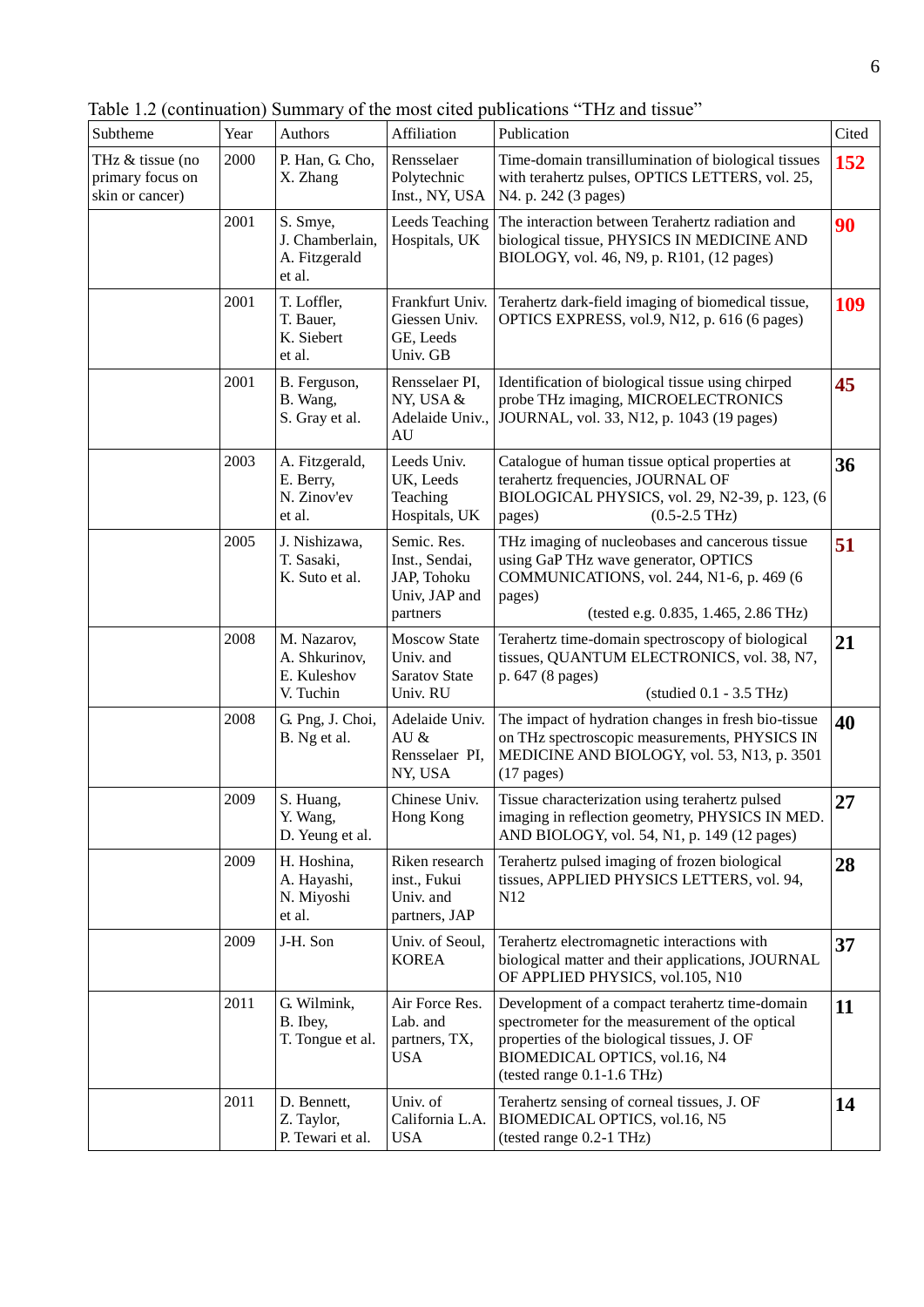Table 1.2 (continuation) Summary of the most cited publications "THz and biomedical"

| Subtheme                                                    | Year | Authors                                             | Affiliation                                                                                  | Publication                                                                                                                                                               | Cited |
|-------------------------------------------------------------|------|-----------------------------------------------------|----------------------------------------------------------------------------------------------|---------------------------------------------------------------------------------------------------------------------------------------------------------------------------|-------|
| THz & biomedical<br>(no primary focus<br>on skin or cancer) | 2000 | C. Ciesla,<br>D. Arnone,<br>A. Corchia et al.       | Univ. of<br>Cambridge,<br><b>UK</b>                                                          | Biomedical applications of terahertz pulse imaging,<br>COMMERCIAL AND BIOMEDICAL<br>APPLICATIONS OF ULTRAFAST LASERS, Book<br>Series of SPIE, vol. 3934, p. 73 (9 pages)  | 34    |
|                                                             | 2002 | T. Loffler,<br>K. Siebert,<br>S. Czasch et al.      | Frankfurt Univ.<br>and Giessen<br>Univ. GE,<br>Leeds Univ.<br>GB,                            | Visualization and classification inbiomedical<br>terahertz pulsed imaging, PHYSICS IN MEDICINE<br>AND BIOLOGY, vol.47, N21, p.3847 (6 pages)                              | 40    |
|                                                             | 2002 | K. Siebert,<br>T. Loffler,<br>H. Quast et al.       | ibid.                                                                                        | All-optoelectronic continuous wave THz imaging<br>for biomedical applications, PHYSICS IN<br>MEDICINE AND BIOLOGY, vol.47, N21, p.3743<br>$(6 \text{ pages})$             | 48    |
|                                                             | 2002 | M. Beard,<br>G. Turner, C.<br>Schmuttenmaer         | Yale<br>University, CT,<br><b>USA</b>                                                        | Progress towards two-dimensional biomedical<br>imaging with THz spectrometry, PHYSICS IN<br>MEDICINE AND BIOLOGY, vol.47, N21, p.3841<br>$(6$ pages)                      | 20    |
|                                                             | 2004 | P. Siegel,<br>R. Dengler                            | Caltech, CA,<br><b>USA</b>                                                                   | Terahertz heterodyne imager for biomedical<br>applications, TERAHERTZ AND GIGAHERTZ<br>ELECTRONICS AND PHOTONICS, Book series:<br>Proc. of SPIE, vol. 5354, p.1 (9 pages) | 10    |
|                                                             | 2004 | V. Wallace,<br>P. Taday,<br>A. Fitzgerald<br>et al. | TeraView Ltd.,<br>Cambridge UK                                                               | Terahertz pulsed imaging and spectroscopy for<br>biomedical and pharmaceutical applications,<br>FARADAY DISCUSSIONS, vol.126, p.255 (9<br>pages)                          | 61    |
|                                                             | 2006 | S. Kim,<br>F. Hatami,<br>J. Harris et al.           | Stanford Univ.<br>and Univ. of<br>California.<br>USA & Univ.<br>of Neuchatel.<br>Switzerland | Biomedical terahertz imaging with a quantum<br>cascade laser, APPL. PHYS. LETT., vol. 88, N15<br>(used 3.7 THz)                                                           | 56    |
|                                                             | 2006 | E. Pickwell,<br>V. Wallace                          | TeraView Ltd.,<br>Cambridge UK                                                               | Biomedical applications of terahertz technology,<br>JOURNAL OF PHYSICS D - APPLIED PHYSICS,<br>vol. 39, N17, p.R301 (10 pages)                                            | 147   |
|                                                             | 2010 | M. Schirmer,<br>M. Fujio,<br>M. Minami<br>et al.    | Osaka Univ.<br>and<br>Tokushima<br>Univ. JAP                                                 | Biomedical applications of a real-time terahertz<br>color scanner, BIOMEDICAL OPTICS EXPRESS,<br>vol. 1, N2, p. 354 (13 pages)                                            | 12    |

Remarks. Table 1.2 reveals also the activity of the research groups. The founding leader in this area seems to be the Cambridge group (R. Woodward, V. Wallace, E. Pickwell, A. Fitzgerald, B. Cole, D. Arnone et al.) that worked actively around the Cambridge University and the TeraView Ltd. company in Cambridge Science Park in years 2002-2006. Later V. Wallace moved to the Western Australia University and E.Pickwell to the Hong Kong.

### **1.4. Conclusion**

1. The activity of the using THz radiation for the biomedical applications has been surprisingly low (in the range of 15-20 publications per year during recent 6 years). This is only 1% of all publications related to usage of THz radiation!

2. Only couple of papers per year have been dedicated directly to the skin cancer detection!

3. It seems that the most influential publications belong to the time period of 8-12 years old. So the recent boost of development of new efficient detectors (FETs and others) and sources (QCLs and others) has not touched the biomedical applications field.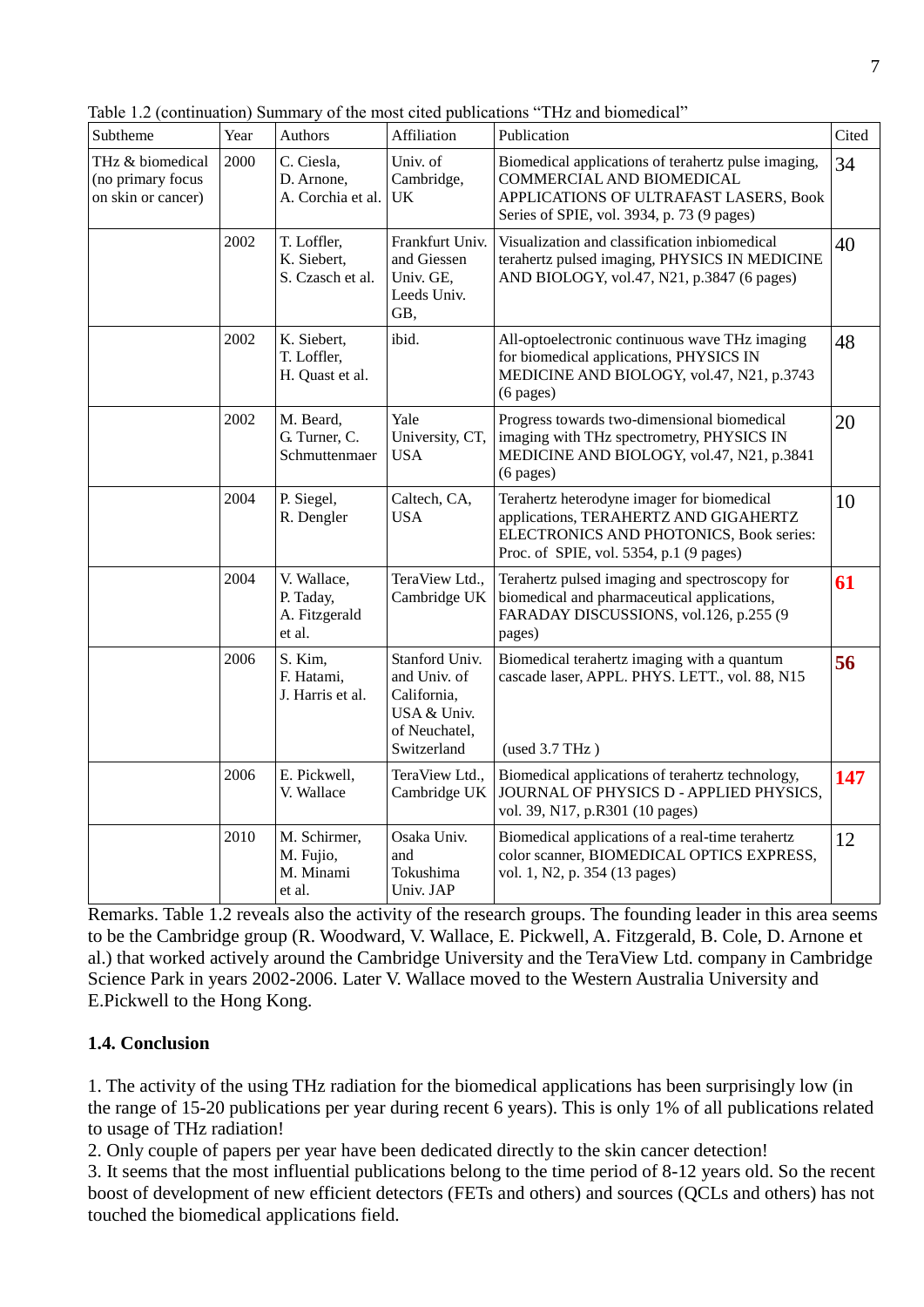# **2. Analysis of world research activities "Terahertz and transistors or other devices"**

## **2.1. Introduction**

In this chapter we analyse briefly the rise of the terahertz research in general. The main motivation here was to observe the influences of the appearance of the efficient room temperature focal plane detectors based on the field effect transistors (FETs) during the last years.

Due to the lack of the time, we are not presenting here the deeper content-related analysis. First of all, content-related analysis would be needed to divide papers to the detector and source oriented studies. At that would be important to bring out the new ideas in the field of detectors and sources, e.g. beginning of introduction of nanowires and graphene ribbons etc. Also it could be useful to try to visualise the map of most powerful research groups in Europe and in the world. This could give the useful background for better coordination of activities within the COST Actions BM1205 and MP1204.

## **2.2. Monitoring of the THz research activities relevant to different device solutions**

Here we discuss the publication activity results obtained from the Reuters Web of Science. All searches were made by using inquiries in the form:

# **("terahertz" AND "device" in title) OR ("THz" AND "device" in title)**

In the place of "**device"** were studied the following choices:

|                   | a) transistor (mainly to assess the increasing activities related to the FET detector arrays) |  |  |  |
|-------------------|-----------------------------------------------------------------------------------------------|--|--|--|
| b) diode          | (to see the basic activity level of using different diodes in THz applications)               |  |  |  |
| c) bow-tie        | (to assess the usage of new simple bow-tie diode detector structures)                         |  |  |  |
|                   | d) bolometer (to assess usage of this old classical heating-based detector type)              |  |  |  |
| e) microbolometer | (to assess introduction of new microscale bolometer structures)                               |  |  |  |
| f) nanowire       | (to see attempts to use those small 1D FET structures for detecting)                          |  |  |  |
| g) nanotube       | (to see beginning of using those popular nanostructures in the THz field)                     |  |  |  |
| h) graphene       | (to see beginning of using of this future material in the THz field)                          |  |  |  |
| i) nanoribbon     | (to see if graphene nanoribbon transistor idea has been extended to THz applications)         |  |  |  |
|                   |                                                                                               |  |  |  |

The relevant publication statistics is summarized below in Fig. 2.1.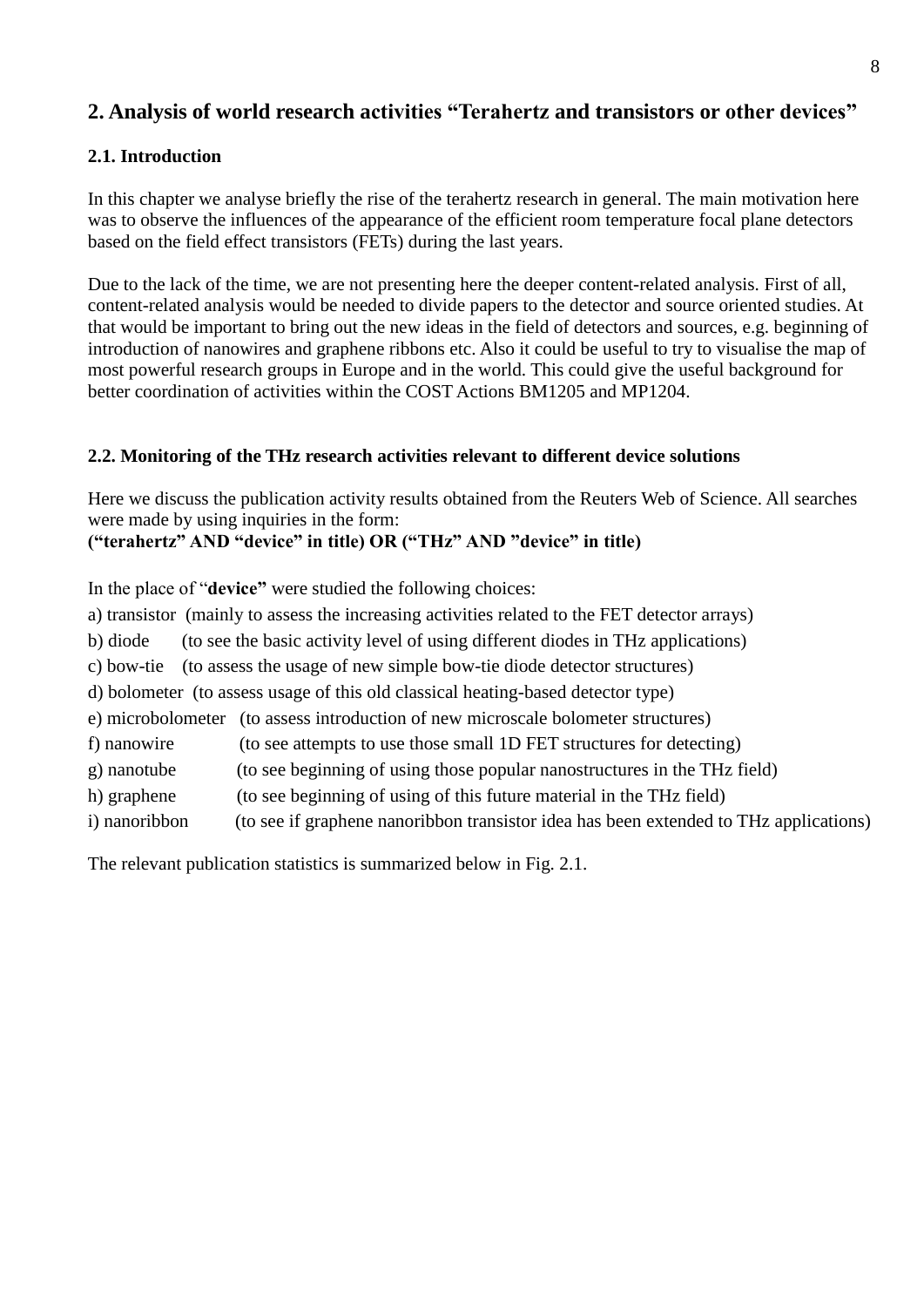

Fig. 2.1 Summary of terahertz research activity from viewpoint of used device solutions. Results are obtained from the Web of Science database.

Note: Here publications may be accounted multiple times, e.g. "graphene nanoribbon transistor" in title could yield the triple accounting.